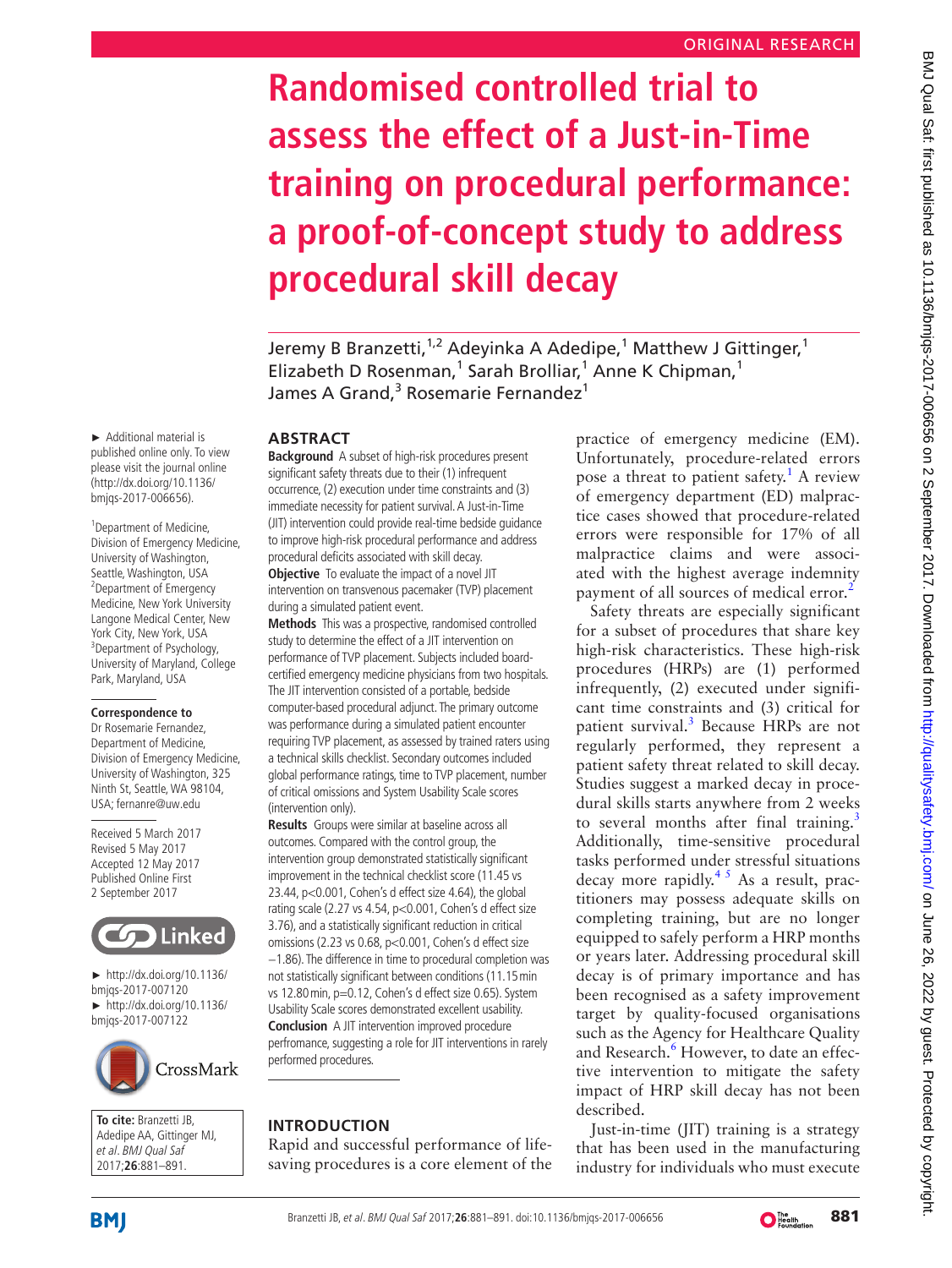# Original research

rarely performed tasks or operations in an environ-ment that cannot tolerate error.<sup>[7](#page-9-5)</sup> The JIT training strategy uses a specific, task-driven intervention to immediately address an identified knowledge or skill deficit. Because it is extremely focused, well-designed JIT interventions are brief  $(2-5 \text{ min})$ .<sup>[8](#page-9-6)</sup> This allows JIT training to be used at the bedside during the care of critically ill, unstable patients. Additionally, JIT training is designed to be interactive and provides both user-driven and instructor-driven education.<sup>[7](#page-9-5)</sup> The user-driven component provides an interface that allows practitioners to obtain the specific information/ knowledge they feel they need to allow safe execution of the procedure. The instructor-driven component provides information that is critical to the procedure but might not be recognised as such by the practitioner. The result is an immediately available real-time clinical adjunct that provides practitioners with critical diagnostic or procedural information.

A JIT intervention could therefore be an ideal method to address the unique challenges associated with certain HRPs. JIT has been used to improve performance in a variety of procedures, including bystander cardiopul-monary resuscitation (CPR),<sup>[9](#page-9-7)</sup> emergency dental procedures $\frac{8}{3}$  $\frac{8}{3}$  $\frac{8}{3}$  and ultrasonography,<sup>10</sup> but it has not yet been specifically applied to HRPs. The objective of this pilot study was to evaluate the impact of a novel bedside JIT training tool on performance of an HRP. We chose emergent transvenous pacemaker (TVP) placement as the HRP for this proof-of-concept study because it is a rarely performed, time-sensitive, life-saving procedure that is considered to be an essential skill for critical care and EM physicians.<sup>[11](#page-9-9)</sup> Despite training during residency, the infrequent nature of TVP results in a lack of physician preparation and increased risk of harm to patients[.12](#page-9-10)

## **Methods**

#### **Study design and setting**

This was a prospective, randomised controlled study to determine the effect of a JIT intervention on performance of TVP placement by emergency physicians [\(figure](#page-2-0) 1). A simulation-based assessment was used due to the relative infrequency of TVP placement in the clinical realm. Baseline performance assessments of all subjects were obtained prior to randomisation, and final assessments were obtained 6 months following the initial assessment. Subjects were scheduled according to their availability, and final assessment dates were randomised in a 1:1 ratio to the control or intervention (JIT) condition using numbered envelopes. Subjects were blinded to the purpose of the study; however, intervention subjects became aware of the JIT intervention when it was introduced during the final simulation-based assessment. Subjects completed demographic questionnaires prior to each simulation. All simulation encounters were performed at the WWAMI Institute for Simulation in Healthcare

(WISH) at the University of Washington Harborview Medical Center. The University of Washington Human Subjects Division determined this study to be exempt from institutional review board review.

# **Selection of subjects**

Subjects included board-certified or board-eligible EM providers practising at two different medical centres within an academic health system. Subjects were recruited via email and at monthly staff meetings and participation was voluntary. Recruitment materials notified subjects they would participate in a 'study about procedure performance', but the specific procedure was not identified until the actual assessment. All subjects were compensated with a \$20 gift card upon completing the study. Written informed consent was obtained from all subjects.

## **Intervention**

The investigators used relevant components of the JIT mobile learning framework proposed by Parsons *et al*<sup>[13](#page-9-11)</sup> to guide the design of the JIT intervention. First the investigators met with subject matter experts (SMEs) to determine key design features and establish evidence of validity of the clinical content. SMEs included a convenience sample of eight board-certified EM physicians and cardiologists from academic and community-based institutions, none of which were subjects in, or otherwise affiliated with, this study. It was determined that the JIT intervention needed to (1) be portable, (2) facilitate rapid completion of the procedure, (3) transmit information to a physician in a sterile field and (4) be resilient enough for the ED clinical environment. From an education standpoint, the JIT intervention needed to (1) provide multiple levels of instruction, (2) support troubleshooting of unsuccessful transvenous pacing attempts and (3) reinforce best practices while emphasising critical actions for success and safety. This tool was specifically designed for physicians with prior familiarity with this procedure, not as a first-time trainer for the novice learner. Based on all of these criteria, the JIT intervention was designed to run as an application on a tablet computer (Google Nexus) that would allow bedside implementation. Pacific Standard Ventures (Newberg, Oregon, USA) worked with the study team to developthe IIT intervention.

The content of the novel JIT intervention includes two main components. First, the training provides a brief  $(-30s)$  refresher video with audio narration of the key steps of TVP placement for both the provider and their assistant to review together. This component was designed to establish a baseline procedural awareness for all members of the procedure team. Second, the JIT intervention leads the procedure team through the procedure via a step-by-step interactive checklist based on best-practice recommendations derived from published literature and the aforementioned SME input (online [supplemen](https://dx.doi.org/10.1136/bmjqs-2017-006656)[tary file 1](https://dx.doi.org/10.1136/bmjqs-2017-006656)). The JIT tool is manipulated by the non-sterile procedure assistant; content can be read by the assistant,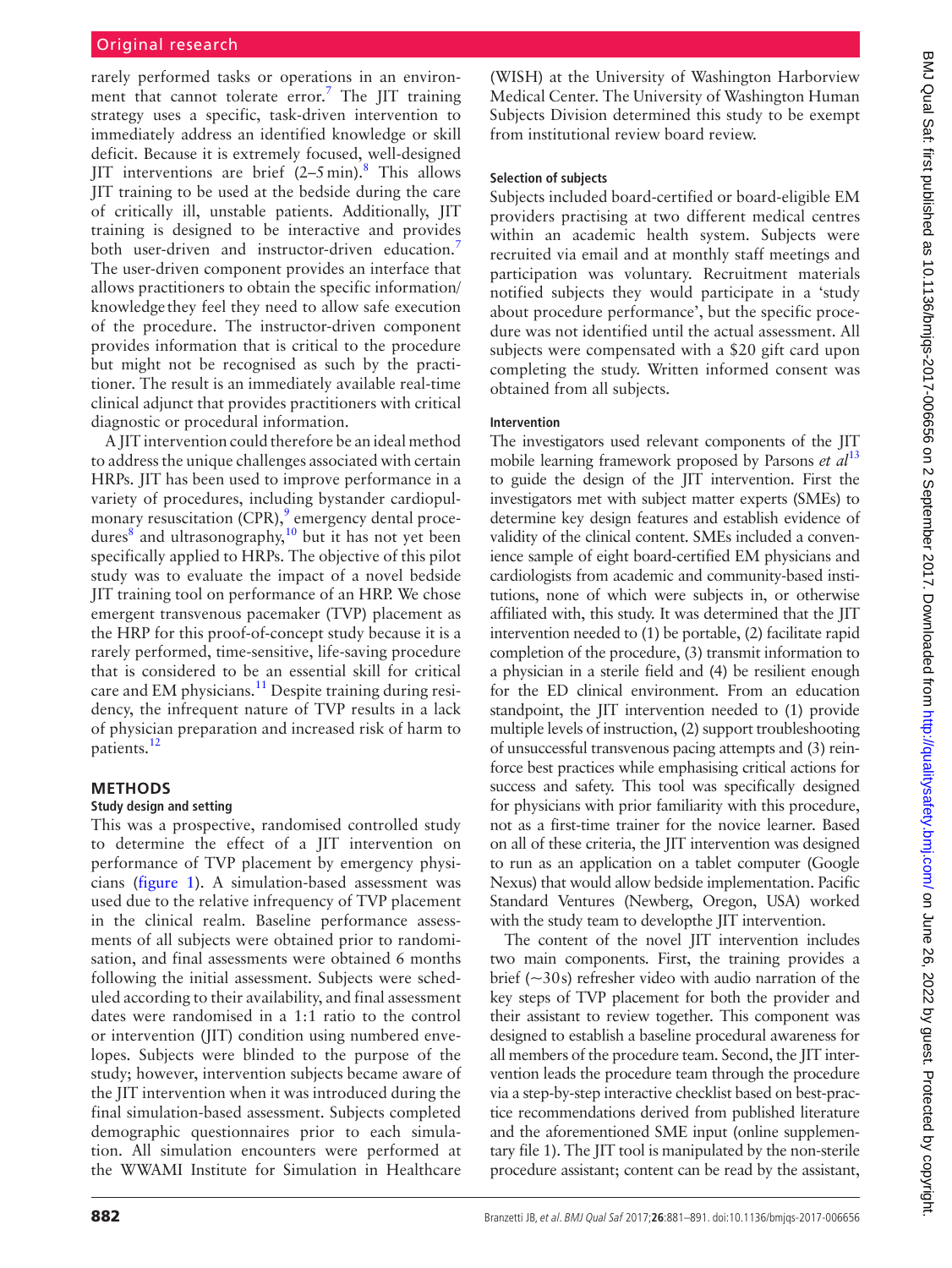

<span id="page-2-0"></span>**Figure 1** CONSORT diagram. BARS, BehaviorallyAnchored Rating Scale; JIT, just in time, TVP, transvenous pacemaker.

or can be shown to the provider directly. Functionality includes user-driven bidirectional navigation through the checklist, task-specific scripting, high-resolution visual cues, and an optional troubleshooting algorithm for failed capture that is situation-specific (eg, no capture, intermittent capture and non-right ventricular capture). The checklist includes all tasks from preparation to disposition and provides a navigation map to allow the care team to note their progress through the procedure.

## **Measures and assessment**

## Simulation protocol

TVP performance was assessed using simulated patient encounters (online [supplementary file 2\)](https://dx.doi.org/10.1136/bmjqs-2017-006656). Both simulations were developed using event-based simulation design.<sup>[14](#page-9-12)</sup> The case was designed to target placement of a TVP and not focus on diagnostic tasks. The simulation space was designed to replicate an ED resuscitation bay, and included typical monitoring and resuscitation equipment. A Simulab Corporation (Seattle, Washington, USA) CentraLineMan manikin was modified to accommodate the TVP wire length and balloon size via right internal jugular approach based on a previously described technique.<sup>15</sup> The manikin was draped with a TVP sheath introducer in place. A simulation technician controlled the patient's vital signs and heart rhythm in real time, with changes based on the subject's actions. A trained actor filled the role of an ED nurse. This standardised nurse served to introduce the subjects to the simulated patient scenario, execute nursing tasks and deliver standardised prompts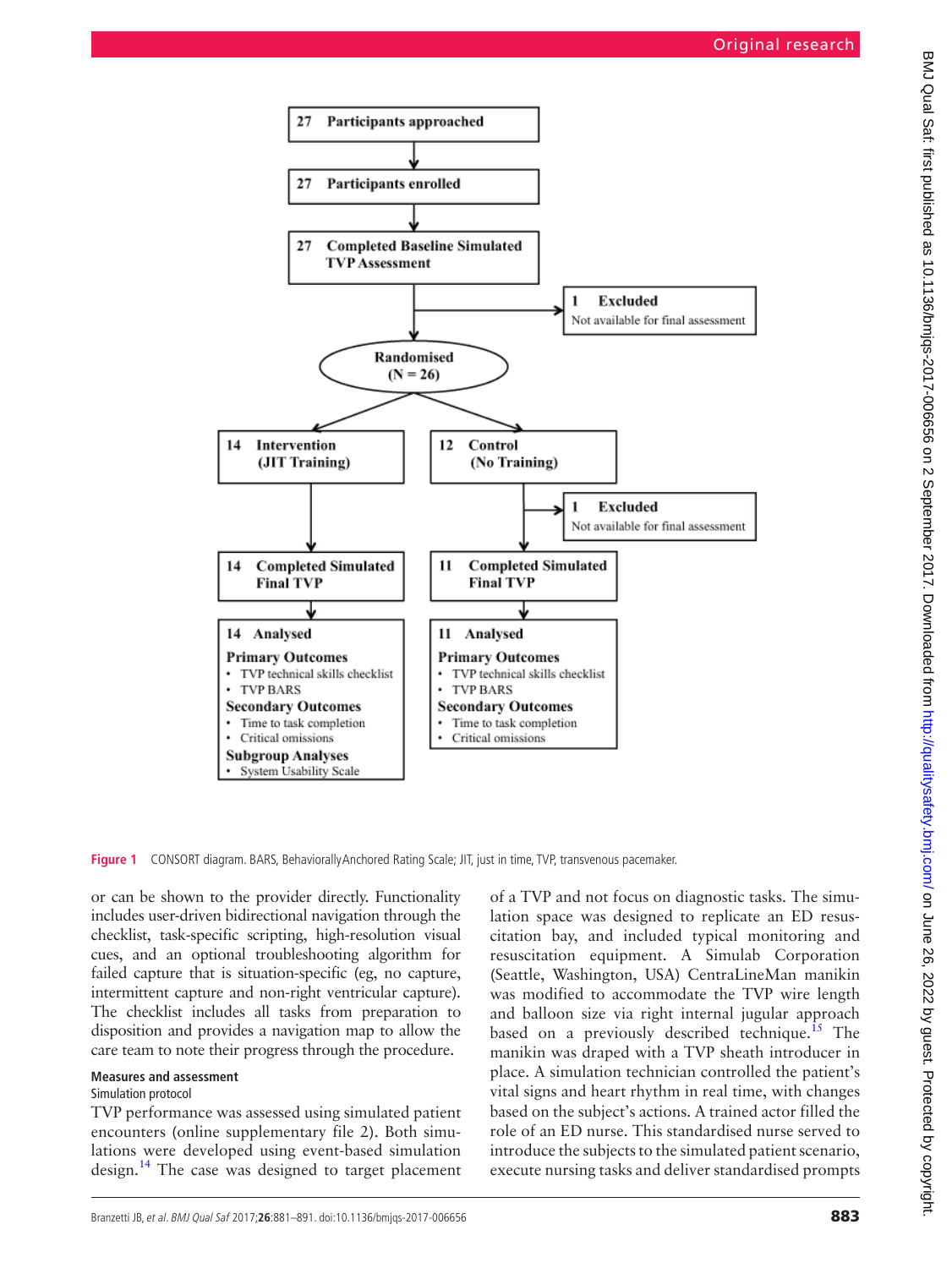to the subject if they were at an impasse defined by (1) statements related to lack of knowledge ('I'm not sure what to do next') or (2) missing steps critical to procedure completion (eg, not connecting the pacing wire to the external pacing generator). For instance, if the subject did not instruct the nurse to turn on the power source, the nurse would prompt the subject to do so after a set period of time if the subject did not self-correct.

## Measures

The primary outcome was performance during a simulated patient encounter requiring TVP placement, as assessed by trained raters using a technical skills checklist ([table](#page-4-0) 1). Secondary outcomes included a Behaviorally Anchored Rating Scale (BARS) score (online [supplementary file 3](https://dx.doi.org/10.1136/bmjqs-2017-006656)) of procedure performance, time to completion of the TVP procedure and the number of missed critical actions (critical omissions). Additionally, System Usability Scale (SUS) scores [\(box](#page-5-0) 1) were obtained for the intervention group.

# *TVP performance checklist (primary outcome) and critical omissions*

Several published checklists for TVP assessment exist, but they have not been well validated. The investigators therefore worked with SMEs from cardiology and EM to develop a novel 26-point technical skills checklist that was divided into four broad components: (1) preparation, (2) troubleshooting failed capture, (3) achieving capture and (4) postprocedure care ([table](#page-4-0) 1). These SMEs were distinct from those involved in the design of the intervention. The TVP checklists<sup>16 17</sup> were reviewed and individual checklist items were distributed to SMEs who then rated the checklist items for importance, adherence to standard of care, and clarity. Items identified as unclear, inappropriate or not necessary for successful TVP placement were reviewed and either revised or discarded based on recommendations. The investigators piloted and refined the checklist on several test simulations to enhance reliability and to obtain evidence of response process validity.

Through this process a subset of 11 items were identified as critical actions, defined for this study as 'a behavior without which the subject could not complete the procedure or an action that posed a significant safety threat'. Failure to perform a critical action was considered a *critical omission*.

# *TVP performance BARS*

Checklist assessments have been criticised for rewarding thoroughness rather than competency.<sup>[18](#page-9-15)</sup> Therefore a BARS was also developed for this study (online [supplementary file 3](https://dx.doi.org/10.1136/bmjqs-2017-006656)). The BARS ranged from 1 to 5, where '5' indicates highest performance. A total of five rating scales were created, one for each of the four components of the procedure, and one for the overall procedure. Each BARS was reviewed for content and clarity by the authors and the SMEs involved in

checklist development. The BARS provided a holistic assessment of procedural performance. Investigators also piloted and refined the BARS on several test simulations to enhance reliability.

## *Time to completion*

Time to completion was measured for all subjects. Time was defined as the time from the completion of the scripted introduction by the nurse confederate until the point at which the study subjects affirmed that they had no more actions they would like to perform as part of the scenario.

# *Usability*

The usability of the JIT intervention was assessed using the SUS as there is validity evidence supporting its application to hardware and software technologies.<sup>19</sup> The SUS verbiage was slightly modified from a focus on a 'system' to the JIT 'tool'. Briefly, the SUS contains 10 statements [\(box](#page-5-0) 1) scored on a 5-point scale to reflect agreement with the given statement. Raw scores are adjusted to account for both positively and negatively oriented questions.<sup>[18](#page-9-15)</sup> Final overall SUS scores range from 0 to 100, with higher scores representing greater usability. Subjects in the intervention arm completed the SUS immediately following the completion of their simulation.

# **Data collection and coding**

All simulations were recorded using two stationary cameras, one placed at the foot of the bed to capture the monitor and procedure field, and one positioned overhead to capture the procedure field. Both video feeds were synchronised and entered into Noldus Observer XT (Leesburg, Virginia, USA) software for coding of performance during TVP placement (technical skills checklist, critical actions and BARS) and time to completion of procedure. This study used a data coding strategy following evidence-based practices as previously described.<sup>20</sup> <sup>21</sup> Raters were EM physician members of the study team, and they were trained until they reached a Cohen's  $k > 0.75$ across a range of subject performance. Because the JIT training was easily visible in the recordings, raters could not be blinded to the study condition. We therefore had two independent raters code each simulation using the TVP placement technical skills checklist and TVP BARS. Inter-rater reliability for raters coding each class of behaviours met research standards. $^{22}$  $^{22}$  $^{22}$  For the TVP placement technical skills checklist and BARS, the initial average Cohen's  $k=0.66$  (SD=0.09). This demonstrates adequate agreement for both measures. $^{23}$  For encounters with significant disagreement ( $k$ <0.7; nine simulations), both raters met to review the recording and achieve consensus.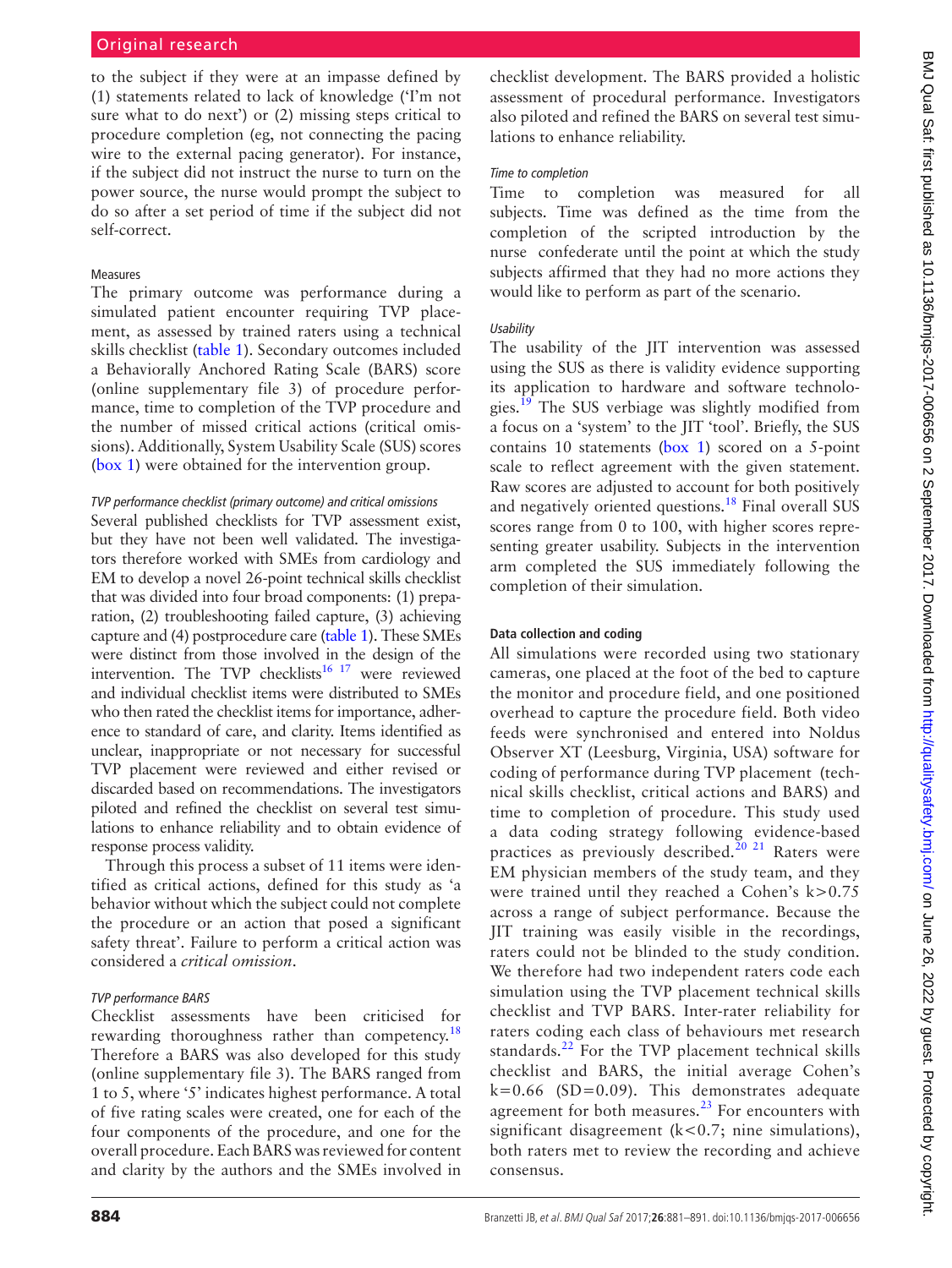# Original research

<span id="page-4-0"></span>

| Table 1<br>TVP technical skills checklist scoring tool (primary outcome measure) |                                                      |                                                                                                                                                                                                                                                                                                                                                                                                                                                                                                                        |  |  |  |  |  |  |
|----------------------------------------------------------------------------------|------------------------------------------------------|------------------------------------------------------------------------------------------------------------------------------------------------------------------------------------------------------------------------------------------------------------------------------------------------------------------------------------------------------------------------------------------------------------------------------------------------------------------------------------------------------------------------|--|--|--|--|--|--|
| <b>Item</b>                                                                      | <b>Assessment criterion</b>                          | <b>Scoring comments</b>                                                                                                                                                                                                                                                                                                                                                                                                                                                                                                |  |  |  |  |  |  |
| <b>Phase 1: Preparation</b>                                                      |                                                      |                                                                                                                                                                                                                                                                                                                                                                                                                                                                                                                        |  |  |  |  |  |  |
| $1*$                                                                             | Sterile garb applied +                               | Includes the following:<br>1. cap<br>2. gown<br>3. mask<br>4. gloves                                                                                                                                                                                                                                                                                                                                                                                                                                                   |  |  |  |  |  |  |
| $\overline{2}$                                                                   | <b>Balloon checked</b>                               | Inflates the balloon <i>prior</i> to the wire insertion                                                                                                                                                                                                                                                                                                                                                                                                                                                                |  |  |  |  |  |  |
| $3*$                                                                             | Adapter leads attached                               | Attaches the included adapter lead tips to the end of the wire                                                                                                                                                                                                                                                                                                                                                                                                                                                         |  |  |  |  |  |  |
| 4                                                                                | Pacer wire protective sheath<br>placed on wire       | Places the protective sheath on the wire in the proper orientation.<br>Note: Reversing the direction of the sheath, or attaching the sheath to the wire only after attempting to<br>pace, is incorrect                                                                                                                                                                                                                                                                                                                 |  |  |  |  |  |  |
| $5*$                                                                             |                                                      | Pacer wire attached to generator Instructs the confederate nurse to physically attach wires to the generatorNote: If sterility broken, see<br>'Sterility was broken' in Any Phase Items below                                                                                                                                                                                                                                                                                                                          |  |  |  |  |  |  |
| $6*$                                                                             | <b>RATE</b>                                          | Initial generator setting - HEART Instructs confederate nurse to set heart rate between 60-100 beats per minute                                                                                                                                                                                                                                                                                                                                                                                                        |  |  |  |  |  |  |
| $7^*$                                                                            | Initial generator setting -<br><b>OUTPUT</b>         | Instructs confederate nurse to set output to maximum (20mAmp)#                                                                                                                                                                                                                                                                                                                                                                                                                                                         |  |  |  |  |  |  |
| 8                                                                                | Initial generator setting -<br><b>SENSITIVITY</b>    | Instructs confederate nurse to set sensitivity to 'asynchronous' OR 'lowest' setting                                                                                                                                                                                                                                                                                                                                                                                                                                   |  |  |  |  |  |  |
|                                                                                  | <b>Phase 2: Failed Capture and Troubleshooting</b>   |                                                                                                                                                                                                                                                                                                                                                                                                                                                                                                                        |  |  |  |  |  |  |
| 9                                                                                | before attempting to pace                            | Balloon inflated in start position Inflates ballon when pacer tip is between 15-20 cm                                                                                                                                                                                                                                                                                                                                                                                                                                  |  |  |  |  |  |  |
| $10*$                                                                            | Generator power turned on                            | Ensures generator power is 'ON'.                                                                                                                                                                                                                                                                                                                                                                                                                                                                                       |  |  |  |  |  |  |
| 11                                                                               | Troubleshooting: actions for<br>failed capture§      | Makes attempt(s) to troubleshoot failed capture:<br>1. confirms power on<br>2. confirms wire attached to external pacing generator<br>3. reviews/confirms generator settings<br>4. reviews pacer wire polarity<br>5. makes small adjustments to wire position<br>6. confirms wire depth between 25 and 40 cm<br>7. considers need for new batteries<br>8. considers need for new wire<br>9. considers wire may be in aberrant location<br>10. considers underlying comorbid conditions (e.g., electrolyte abnormality) |  |  |  |  |  |  |
| $12*$                                                                            | Withdrew pacing wire to start<br>position            | Pulls back pacing wire to start position with intent to readvance for second attempt at capture<br>Note: if the balloon is left up while pulling back, also score 'Balloon UP while PULLING BACK' in Any<br>Phase Items below                                                                                                                                                                                                                                                                                          |  |  |  |  |  |  |
| Phase 3: Achieving Capture                                                       |                                                      |                                                                                                                                                                                                                                                                                                                                                                                                                                                                                                                        |  |  |  |  |  |  |
| $13*$                                                                            | Electrical capture identified                        | Statements or actions indicating capture (e.g., check a pulse or blood pressure)                                                                                                                                                                                                                                                                                                                                                                                                                                       |  |  |  |  |  |  |
| $14^*$ , 1                                                                       | Confirmed physiological capture<br>by checking pulse | Palpates a pulse corresponding to the telemetry tracing                                                                                                                                                                                                                                                                                                                                                                                                                                                                |  |  |  |  |  |  |
| $15^*$ , 1                                                                       | with blood pressurett                                | Confirmed physiological capture Repeats blood pressure measurement after achieving electrical capture                                                                                                                                                                                                                                                                                                                                                                                                                  |  |  |  |  |  |  |
| 16                                                                               | Deflated the balloon                                 | Deflates balloon after capture is confirmed<br>Note: this can be done anytime before the end of the procedure                                                                                                                                                                                                                                                                                                                                                                                                          |  |  |  |  |  |  |
| 17                                                                               | Demonstrated capture threshold                       | Turns down output until capture is lost, then turns output up to the minimum value at which capture is<br>regained<br>Note: default capture threshold was 1.0 mAmp                                                                                                                                                                                                                                                                                                                                                     |  |  |  |  |  |  |
| 18                                                                               | Final generator settings: HEART<br>RATE              | Reviews the final heart rate setting                                                                                                                                                                                                                                                                                                                                                                                                                                                                                   |  |  |  |  |  |  |
| 19                                                                               |                                                      | Final generator settings: OUTPUT Selects correct final output setting at 2-5x higher than capture threshold (see 17)                                                                                                                                                                                                                                                                                                                                                                                                   |  |  |  |  |  |  |
| 20                                                                               | Final generator settings:<br><b>SENSITIVITY</b>      | Reviews final sensitivity setting<br>Note: can keep an asynchronous setting or give rationale for increasing the sensitivity, however, random<br>settings without providing a rationale are considered 'not done'                                                                                                                                                                                                                                                                                                      |  |  |  |  |  |  |
| Phase 4: postprocedure                                                           |                                                      |                                                                                                                                                                                                                                                                                                                                                                                                                                                                                                                        |  |  |  |  |  |  |
| 21                                                                               | Protective sheath secured at<br>patient end          | Secures the protective wire sheath;f it is left floating/unattached, it is incorrect                                                                                                                                                                                                                                                                                                                                                                                                                                   |  |  |  |  |  |  |
| 22                                                                               | Protective sheath extended over<br>wire              | Fully extends protective sheath before handing to the confederate nurse                                                                                                                                                                                                                                                                                                                                                                                                                                                |  |  |  |  |  |  |

Continued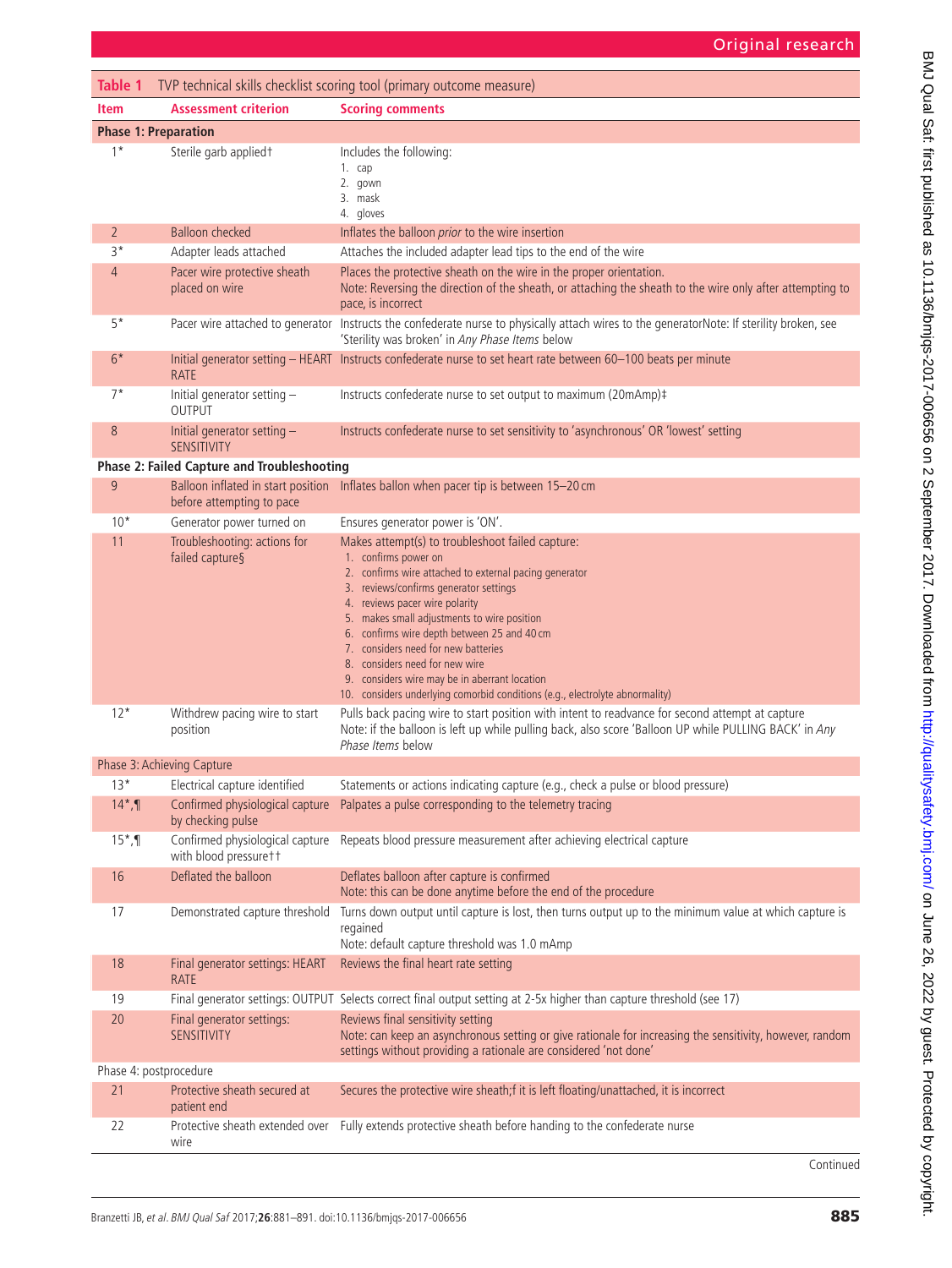| Table 1                                                                                                                        | Continued                                                            |                                                                                                                                                                              |  |  |  |  |
|--------------------------------------------------------------------------------------------------------------------------------|----------------------------------------------------------------------|------------------------------------------------------------------------------------------------------------------------------------------------------------------------------|--|--|--|--|
| <b>Item</b>                                                                                                                    | <b>Assessment criterion</b>                                          | <b>Scoring comments</b>                                                                                                                                                      |  |  |  |  |
| 23                                                                                                                             |                                                                      | Accepting team/provider notified Give credit for this item if the subject makes any reference to 'calling the admitting team/provider' to<br>take/accept/receive the patient |  |  |  |  |
| 24                                                                                                                             | Relevant settings documented¶                                        | Instructs confederate nurse to document settings and provides the following:<br>1. heart rate<br>output<br>sensitivity<br>4. wire depth<br>5. capture threshold              |  |  |  |  |
| $25*$                                                                                                                          | Postprocedure chest radiograph<br>ordered                            | Verbal request sufficient                                                                                                                                                    |  |  |  |  |
| 26                                                                                                                             | Postprocedure electrocardiogram Verbal request sufficient<br>ordered |                                                                                                                                                                              |  |  |  |  |
| Any phase items**                                                                                                              |                                                                      |                                                                                                                                                                              |  |  |  |  |
| a                                                                                                                              | Sterility broken                                                     | Code if sterility is broken untied gowns falling down, contacting the Mayo stand, non-sterile transfers of<br>the wire, wire slips off the sterile field)                    |  |  |  |  |
| $\mathbf b$                                                                                                                    |                                                                      | Balloon up while wire withdrawn Moves wire greater than 1 cm in any direction with balloon inappropriately inflated or deflated                                              |  |  |  |  |
| $\mathsf{C}$                                                                                                                   | Balloon down while<br>wire advanced                                  | Note: should not be coded at the initial step when the subject first inserts wire to start position with<br>balloon down                                                     |  |  |  |  |
| $d^*$                                                                                                                          | Capture misidentified                                                | Misinterprets partial or non-capture as successful                                                                                                                           |  |  |  |  |
| *Denotes a critical action or omission that could result in a significant safety threat or inability to perform the procedure. |                                                                      |                                                                                                                                                                              |  |  |  |  |

†Each subitem scored as 0.25 points for a total of 1.0 point available.

‡Generator must be set to a 'maximum' output, which is 20 mAmp for the equipment used in the study.

§Each subitem scored as 0.1 point for a total of 1.0 point available.

¶Each subitem scored as 0.2 point for a total of 1.0 point available.

\*\*Each item can occur at any time during the simulation, but is only coded once and assigned a point value of (−1).

††Confirming physiological capture with either blood pressure check or confirmation of pulse correspondence to electrical activity meets the definition of a critical action.

TVP, transvenous pacemaker.

#### **Data analysis and sample size**

Given that the foci of this research study are innovative, estimating anticipated effect sizes represents the major challenge for conducting a power analysis. A systematic review of procedural interventions was consulted to estimate the effect size for procedural training on task performance.<sup>24</sup> Based on seven studies

## **Box 1 Modified System Usability Scale items**

## <span id="page-5-0"></span>**System Usability Scale question**

# **(1=stronglydisagree, 3=neutral, 5=stronglyagree)**

- ► I found that the tool was unnecessarily complex in its design.
- ► I thought the tool was easy to use with the nurse.
- ► I think I would need the support of a technical person to use this tool in the actual clinical environment.
- $\blacktriangleright$  I found the various functions (eq. graphics, audio, navigation flow and so on) of the tool were well integrated.
- $\blacktriangleright$  I thought there was too much inconsistency in the performance of this tool.
- ► I would imagine that most people would learn to use this tool quickly in the clinical environment.
- ► I found the tool very cumbersome to use.
- ► I felt very confident using this tool with the nurse.
- ► I needed to learn a lot of things before I could get going with this tool.

with a total sample size of 326, a standard mean difference of 1.25 was found for procedural training and checklist-based outcome criteria. This was similar to effect sizes reported for a computer-based JIT training for CPR. $^{25}$  $^{25}$  $^{25}$  Using an effect size of 1.2, a power analysis that indicated a sample size of 24 (12 per condition) would provide 0.80 power to detect a clinically meaningful difference in performance.

Demographic data were represented using descriptive statistics. Technical skills checklist and BARS scores were averaged between raters. We calculated descriptive statistics (mean and SD) for TVP technical skills checklist scores and BARS scores for initial and final assessment measures, as well as for critical omissions and time to completion. The Shapiro-Wilk test was used to evaluate for normality.<sup>[26](#page-10-2)</sup> Groups were compared using independent samples t-tests. We performed a mixed-model analysis of variance to evaluate the main effects of time (within-subjects), condition (between-subjects) and their interaction on the primary outcome (TVP technical skills score). Finally, we report descriptive statistics for the calculated SUS score.<sup>[19](#page-9-16)</sup>

## **Results**

## **Characteristics of study subjects**

Twenty-seven physicians were enrolled in the study from October 2013 through December 2013 ([figure](#page-2-0) 1).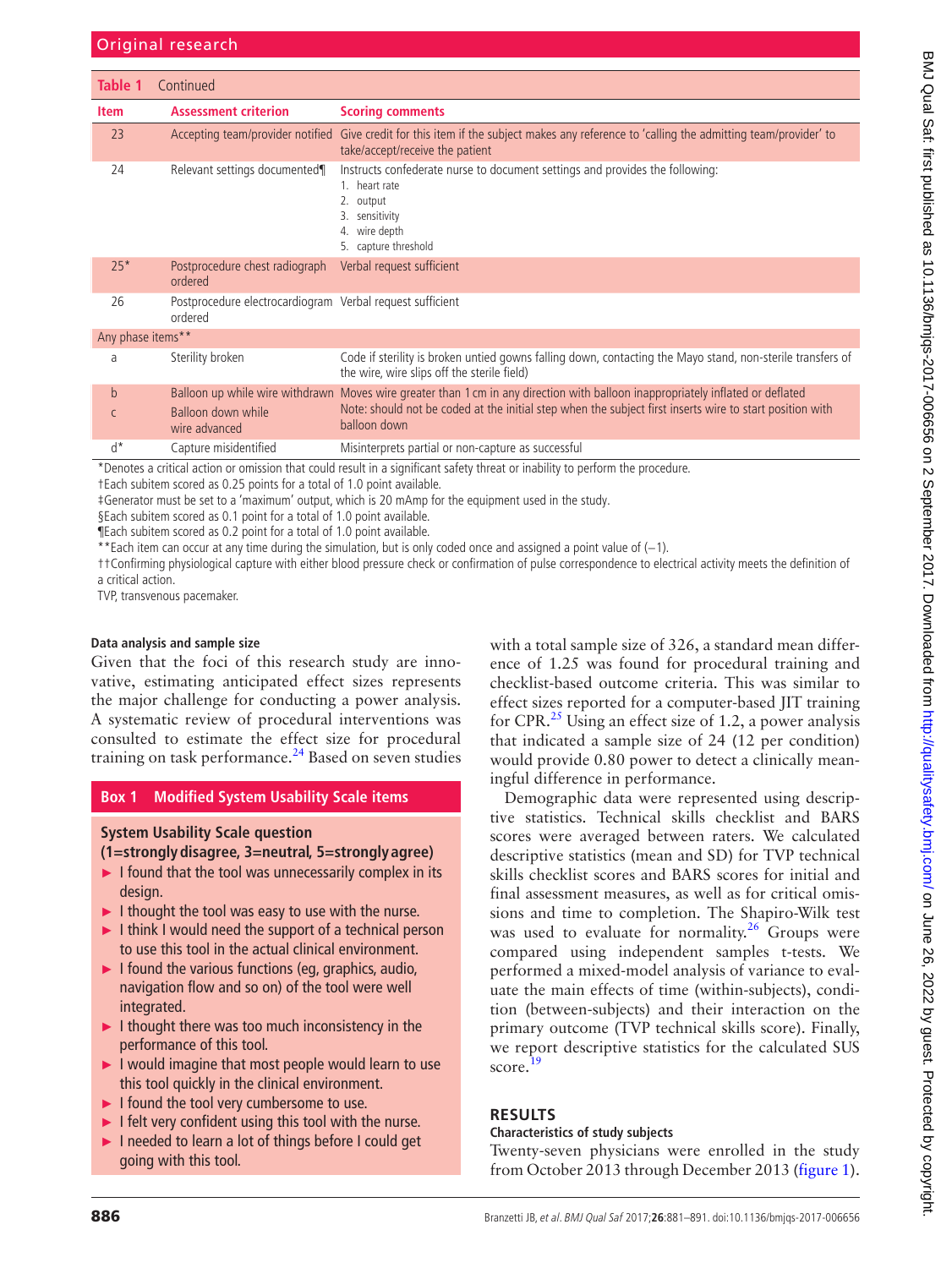<span id="page-6-0"></span>

| <b>Table 2</b> Subject demographics                           |                                  |                                      |  |  |
|---------------------------------------------------------------|----------------------------------|--------------------------------------|--|--|
| <b>Subject characteristics</b>                                | <b>Control group</b><br>$(n=11)$ | <b>Experimental</b><br>$group(n=14)$ |  |  |
| Age, mean (SD), years                                         | 42(3.9)                          | 39.8(8.6)                            |  |  |
| Male, n (%)                                                   | 8(73%)                           | 9(64%)                               |  |  |
| Self-reported studying for TVP<br>between assessments, n (%)  | 5(46%)                           | 3(21%)                               |  |  |
| Number of days between<br>assessments, mean (SD)              | 182.4 (9.2)                      | 183.3 (9.1)                          |  |  |
| Prior experience participating in any<br>simulation, $n$ (%)* | 7(64%)                           | 13 (93%)                             |  |  |
| Number of TVPs performed, t mean<br>(SD)                      | 3.2(3.3)                         | 2.9(3.9)                             |  |  |

<sup>\*</sup>Includes simulation experience from residency onward.

†Includes simulated and actual patients.

TVP, transvenous pacemaker.

Two physicians completed the baseline assessment but were unable to complete the final assessment: one before the randomisation, and one after. Of the 26 physicians randomised, 25 completed all components of the assessment, and all videos were of acceptable quality to allow coding and analyses. The control and intervention groups were well balanced in terms of

age, gender, number of TVP procedures performed prior to enrolment, and time between baseline TVP assessment and final assessment ([table](#page-6-0) 2). Between the baseline and final assessment, only one subject (assigned to the control condition) performed a TVP procedure outside of the study and eight  $(n=5 \text{ control},$ n=3intervention) reported reviewing the procedure using online references or textbooks.

## **Primary outcome**

#### TVP technical skills checklist

At baseline, both intervention and control groups performed similarly as measured by the TVP technical skills checklist and number of critical omissions ([table](#page-6-1) 3). Baseline performance in the TVP technical skills checklist did not correlate with final performance (TVP technical skills checklist; r=0.35, p=0.09). In the final assessment, subjects in the intervention group scored significantly higher on the TVP technical skills checklist as compared with the control group ([table](#page-6-1) 3). We found a significant within-subjects effect for time  $(F(1, 23) = 76.6, p < 0.001;$  $\eta_{\text{p}}^2 = 0.77$ ) as well as a significant between-subjects effect of condition (F(1, 23) = 48.3, p<0.001;

<span id="page-6-1"></span>

| Comparison of baseline and final performance across control and intervention conditions<br>Table 3 |                                                 |                                                     |                               |           |                    |           |  |  |  |
|----------------------------------------------------------------------------------------------------|-------------------------------------------------|-----------------------------------------------------|-------------------------------|-----------|--------------------|-----------|--|--|--|
|                                                                                                    | <b>Control group</b><br>$(n=11)$<br>(mean (SD)) | <b>Intervention</b><br>$qroup(n=14)$<br>(Mean (SD)) | <b>Absolute</b><br>difference | p Value   | <b>CI</b>          | Cohen's d |  |  |  |
| <b>BASELINE ASSESSMENT</b>                                                                         |                                                 |                                                     |                               |           |                    |           |  |  |  |
| <b>Primary outcome</b>                                                                             |                                                 |                                                     |                               |           |                    |           |  |  |  |
| Technical skills checklist score*                                                                  | 9.17(2.94)                                      | 11.60(4.43)                                         | 2.43                          | 0.13      | $-0.78$ to 5.60    | 0.63      |  |  |  |
| <b>Secondary outcomes</b>                                                                          |                                                 |                                                     |                               |           |                    |           |  |  |  |
| <b>BARS</b> scorest                                                                                |                                                 |                                                     |                               |           |                    |           |  |  |  |
| <b>Preparation BARS</b>                                                                            | 2.12(1.05)                                      | 2.64(1.45)                                          | 0.52                          | 0.33      | $-0.55$ to 1.60    | 0.40      |  |  |  |
| Failed capture and troubleshooting BARS                                                            | 1.67(0.43)                                      | 2.39(1.13)                                          | 0.73                          | 0.04      | 0.03 to 1.42       | 0.80      |  |  |  |
| Achieving capture BARS                                                                             | 2.18(0.51)                                      | 2.68(0.91)                                          | 0.50                          | 0.10      | $-0.10$ to 1.11    | 0.66      |  |  |  |
| Postprocedure BARS                                                                                 | 2.15(0.94)                                      | 2.39(0.94)                                          | 0.24                          | 0.53      | $-0.55$ to 1.03    | 0.26      |  |  |  |
| Overall performance BARS                                                                           | 1.73(0.56)                                      | 2.18(0.95)                                          | 0.45                          | 0.18      | $-0.22$ to 1.12    | 0.56      |  |  |  |
| Number of critical omissions                                                                       | 3.59(1.49)                                      | 3.04(1.78)                                          | $-0.56$                       | 0.41      | $-1.94$ to 0.83    | $-0.33$   |  |  |  |
| Time to completion, min                                                                            | 11.85 (3.42)                                    | 9.62(1.85)                                          | $-2.23$                       | 0.07      | $-4.68$ to 0.20    | $-0.84$   |  |  |  |
| <b>FINAL ASSESSMENT</b>                                                                            |                                                 |                                                     |                               |           |                    |           |  |  |  |
| <b>Primary outcome</b>                                                                             |                                                 |                                                     |                               |           |                    |           |  |  |  |
| Technical skills checklist score*                                                                  | 11.99 (3.36)                                    | 23.44 (1.44)                                        | 11.45                         | p<0.001   | 9.10 to 13.79      | 4.64      |  |  |  |
| <b>Secondary outcomes</b>                                                                          |                                                 |                                                     |                               |           |                    |           |  |  |  |
| <b>BARS</b> scorest                                                                                |                                                 |                                                     |                               |           |                    |           |  |  |  |
| <b>Preparation BARS</b>                                                                            | 3.14(1.00)                                      | 4.57(0.43)                                          | 1.44                          | $p=0.001$ | 0.74 to 2.13       | 1.95      |  |  |  |
| Failed capture and troubleshooting BARS                                                            | 2.41(0.92)                                      | 4.11(1.08)                                          | 1.70                          | p<0.001   | 0.86 to 2.54       | 1.68      |  |  |  |
| Achieving capture BARS                                                                             | 2.45(0.69)                                      | 4.68(0.80)                                          | 2.22                          | p<0.001   | 1.60 to 2.85       | 2.96      |  |  |  |
| Postprocedure BARS                                                                                 | 2.36(0.78)                                      | 4.89(0.21)                                          | 2.53                          | p<0.001   | 2.00 to 3.06       | 4.70      |  |  |  |
| Overall performance BARS                                                                           | 2.27(0.75)                                      | 4.54(0.46)                                          | 2.26                          | p<0.001   | 1.76 to 2.77       | 3.76      |  |  |  |
| Number of critical omissions                                                                       | 2.23(1.13)                                      | 0.68(0.50)                                          | $-1.55$                       | $p=0.001$ | $-2.33$ to $-0.76$ | $-1.86$   |  |  |  |
| Time to completion, min                                                                            | 11.15(2.70)                                     | 12.80 (2.38)                                        | 1.65                          | $p=0.12$  | $-0.45$ to 3.75    | 0.65      |  |  |  |

\*The technical skills checklist had a maximum score of 26.

†All BARS used a Likert scale format with ratings that ranged from 1 to 5 (see online [supplementary file 3\)](https://dx.doi.org/10.1136/bmjqs-2017-006656).

BARS, BehaviorallyAnchored Rating Scale.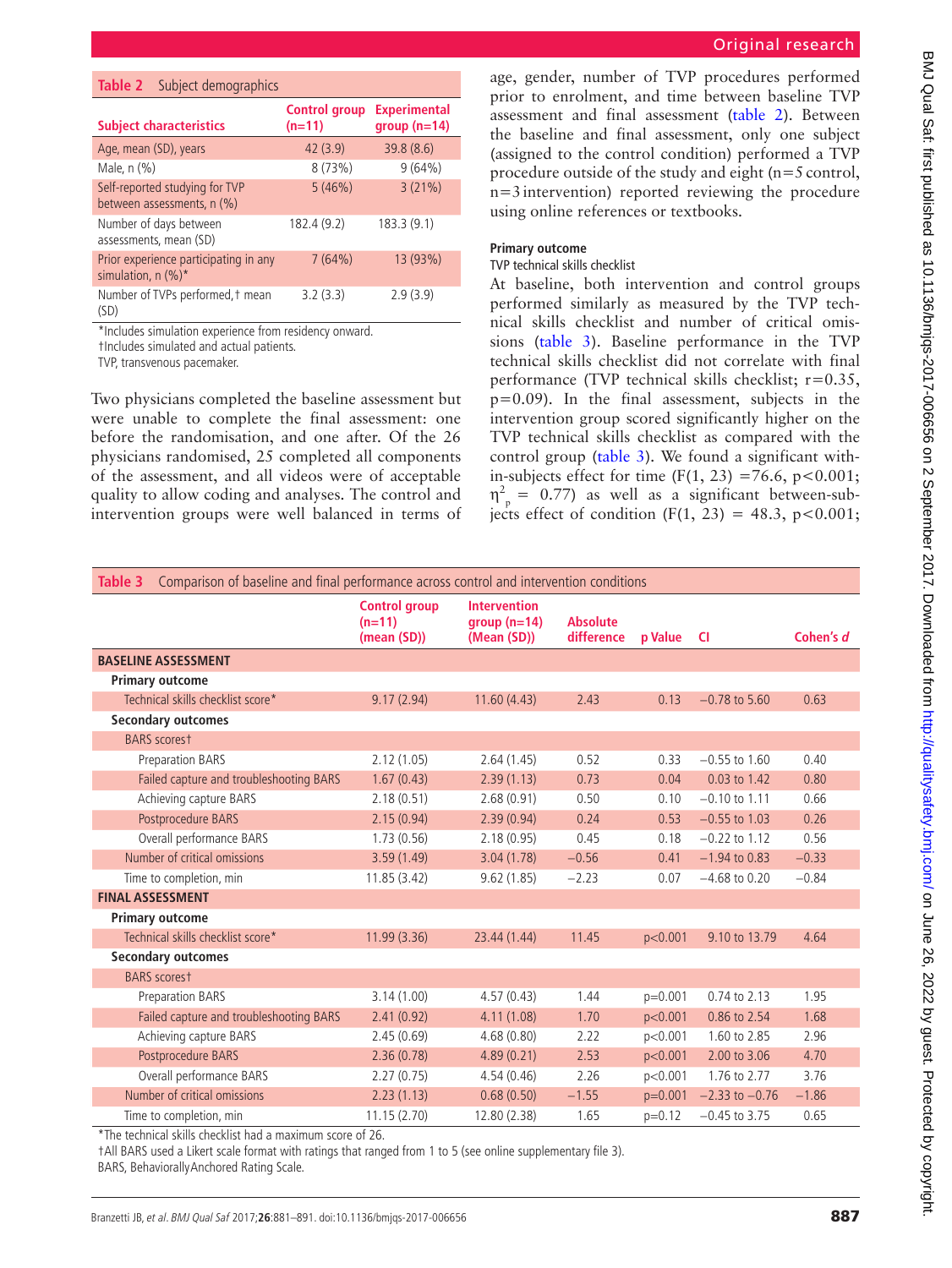

<span id="page-7-0"></span>**Figure 2** Interaction effect between time and condition on TVP performance. JIT, Just-In-Time; TVP, transvenous pacemaker.

 $\eta_{\text{p}}^2 = 0.68$ ). However, these main effects were qualified by a significant time-by-condition interaction  $(F(1, 23) = 29.0, p < 0.001; \eta_{p}^{2} = 0.56)$ . [Figure](#page-7-0) 2 provides a plot of group means for each condition at each time point (baseline and final assessment). While both main effects were significant, the interaction effect revealed that improvement in the experimental condition between baseline and final assessment was significantly larger than in the control condition.

### **Secondary outcomes**

## Behaviorally Anchored Rating Scale

Both groups had similar baseline performance in four of the five TVP performance BARS ([table](#page-6-1) 3). The intervention group had a higher baseline score on the BARS item 'Phase 2: Failed capture and troubleshooting' as compared with the control group. As with the technical skills checklist, baseline performance in the TVP BARS did not correlate with final performance (TVP BARS  $r=0.09$ ,  $p=0.67$ ) across all participants. In the final assessment, subjects in the intervention group had significantly higher scores on each of the BARS as compared with the control group ([table](#page-6-1) 3). BARS scores were significantly correlated with the technical skills checklist scores ( $n=50$ ;  $r=0.96$ ,  $p<0.001$ ).

#### Critical omissions

Both groups had a similar number of critical omissions on baseline assessment. While both groups had fewer critical omissions in the final assessment, the intervention group had significantly fewer critical omissions compared with the control group (0.68 vs 2.23,  $p=0.001$ , effect size= $-1.86$ ).

#### Time to completion

There was no significant difference in the time to completion between the control and intervention groups for the baseline  $(-2.23 \text{ min}, p=0.07)$  or final  $(1.65 \text{ min}, \text{p}=0.12)$  simulations.

## Usability

The mean SUS score by the intervention group was 88.4 (SD 9.98), which is considered to be 'excellent'. $27$ 

## **Discussion**

This study demonstrates that use of a JIT intervention for TVP placement can significantly improve procedure performance in a simulated patient scenario. Improved task performance was seen across all subtasks required for the procedure. Most notably, individuals in the control group omitted significantly more critical actions that could either prevent successful completion of the procedure or pose a significant safety threat. This was true despite the fact that almost half (45%) of the control subjects report reviewing the details of pacemaker placement between baseline and final assessments. The fact that such an impact was noted among experienced, credentialled practitioners suggests an important role for JIT interventions in rarely performed, high-risk emergent procedures.

Procedural skill decay, defined as the loss or decline of acquired skills after periods of non-use, represents a major threat to patient safety.<sup>[5](#page-9-20)</sup> 'Overlearning', or training skills beyond what is required for proficiency, is the single most important determinant of skill retention. Unfortunately, this is difficult to achieve with rarely performed procedures. While simulation-based training can fill some of these deficits, it is unlikely that the level of simulation-based training for rare procedures such as TVP placement reaches the level of overtraining necessary to overcome natural skill decay. Additionally, the resources required (eg, learner/ instructor time, teaching space, training materials, teaching expertise) to support training of suitable quality and frequency would be prohibitive. A bedside JIT training for such HRPs could provide an important safety intervention. This could be especially relevant in smaller, critical access hospitals where procedural frequency is even lower, and procedural backup and more advanced treatment options (eg, fluoroscopy-aided TVP placement) are not available.

Well-designed JIT training can help ensure best practices and facilitate shared knowledge among the healthcare team, further supporting patient safety. This study leveraged several design features that support JIT training effectiveness and usability. Research demonstrates that the use of a multimedia JIT platform is more effective than static, paper-based checklists containing comparable material.<sup>[25 28](#page-10-1)</sup> Our JIT intervention coordinates video, static pictures and voice-over to facilitate use in a sterile environment. Moreover it is designed to be interactive and to provide both user-driven and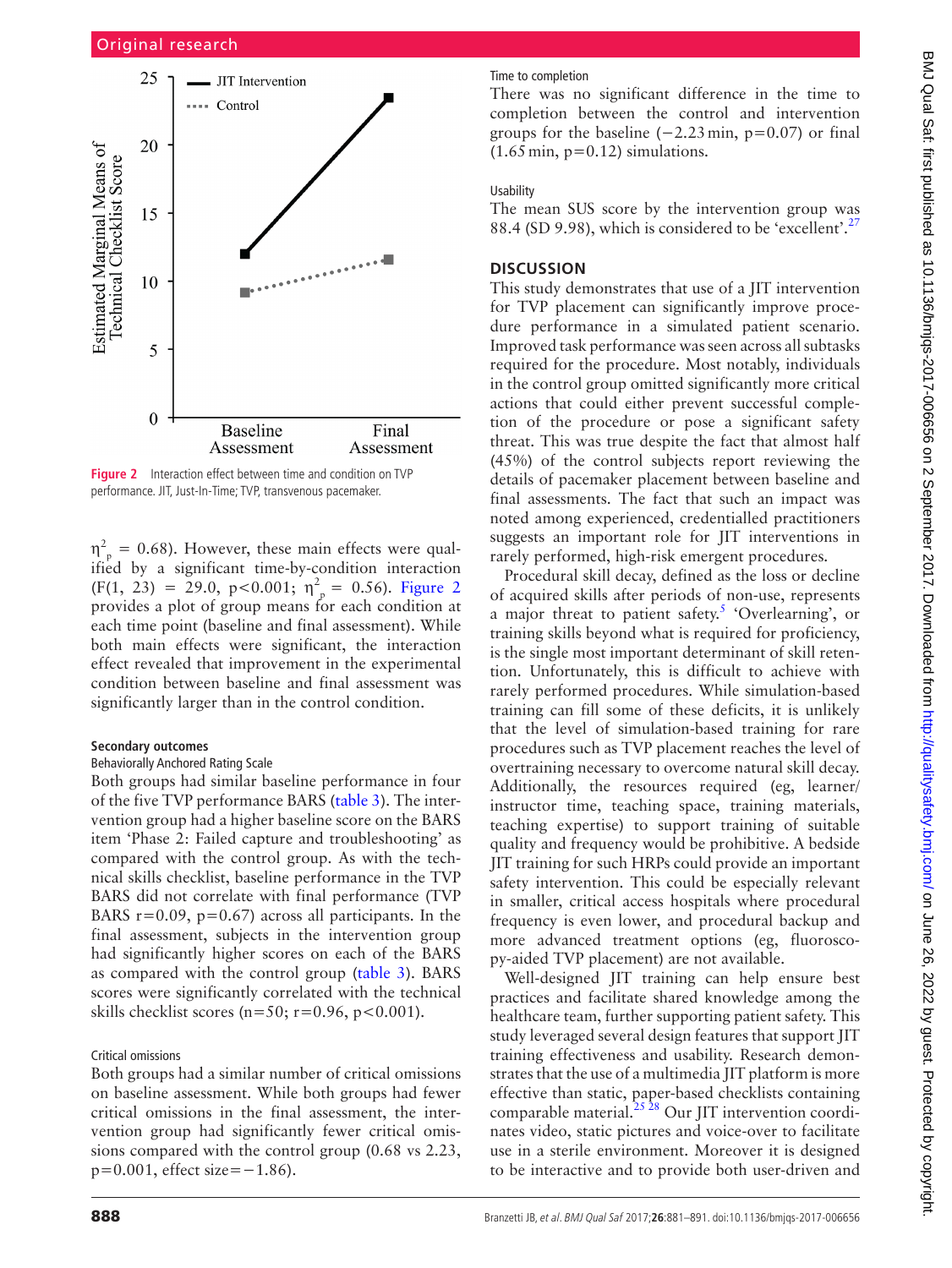device-driven education that ensures delivery of both learner-specific information and core procedural content. $\bar{7}$  $\bar{7}$  $\bar{7}$  This combined instructional design moves beyond written instructions and flip charts by utilising a flexible computer-based format. We designed the JIT intervention using common programming language to maximise cross-platform portability, thus facilitating translation to smartphones and bedside monitors. Our usability assessment demonstrated that subjects found the JIT intervention easy to use despite having no preparation time or technical assistance. Overall, this suggests our JIT design is flexible, delivers key information and requires no prep time or prior familiarity with the tool.

One of our secondary outcomes was time to procedural completion. We felt this was important, as a JIT intervention for emergent HRPs must carefully balance the delivery of critical information with the need to minimise procedural delays. In a simulated setting, accurately reflecting the 'time to completion' of the procedure presents a challenge. As measured for this study, the mean time to completion was increased in the TVP intervention group as compared with the control group by 1.65min. During many of the simulations in the control group, however, subjects either reached an impasse where they stated they did not know what to do next, or they omitted a critical step necessary for the progression of the scenario. In these situations, the confederate nurse would perform a scripted prompt to 'force' the subject to perform a critical action. Without the confederate nurse prompt, TVP placement would never be successful (eg, pacing could never occur without the power turned on). Thus, 'time to completion' in such cases is likely a gross underestimate of what would actually transpire if a provider were left to toil unassisted. We suggest that this issue requires further investigation and consideration with any type of JIT intervention.

To our knowledge, this JIT trainer is the first to be designed for use during real-time performance of a clinical procedure. Published reports of JIT training describe preprocedure trainers designed for use prior to performing the targeted task.<sup>9 29–31</sup> Additionally, our design allows for situation-specific troubleshooting assistance in real time. Such tailored guidance cannot be delivered with a preprocedure training intervention. Taken together, the incorporation of bedside implementation, situation-specific troubleshooting and a focus on optimising the user experience could potentially lead to improved results for future clinical JIT interventions.

Our study has several important limitations regarding the sample population. First, we were limited to a convenience sample of practising emergency physicians from a single academic institution, so our results might not generalise across all ED settings. We note that our randomised groups may have been unbalanced with respect to simulation experience and scores on one of the BARS items ('Phase 2: Failed capture and troubleshooting'). The intervention group had almost twice as many subjects with prior simulation-based training experience as compared with the control group. This could have led the subjects to be more comfortable with the simulation environment and therefore lead to improved performance. $32$ However, our analyses demonstrate no correlation between simulation experience and any outcome. This may have been because the baseline simulation in this study provided sufficient priming of the subject to overcome any effect of simulation experience on the final assessment. Additionally, the intervention group demonstrated higher baseline scores on BARS scoring of phase 2 of the simulation. This imbalance could have influenced final assessment scores on this item, but does not account for the significant improvements noted across all items.

A second limitation is the use of a simulation-based assessment platform. This approach was necessary, as the base rate of emergent TVP placement in our institution (as in most institutions) precluded using actual clinical outcomes for the initial JIT evaluation. Several reports describe the advantages of using simulation for this type of technology assessment,<sup>29-31</sup> and the authors incorporated recommended best practices to ensure high levels of fidelity and simulation reliability throughout the study. However, it is important to note that the simulated clinical event may not replicate the clinical variability present in actual patient care events.

In summary, use of a JIT training intervention improves procedural performance and decreases critical omissions during placement of a TVP in a simulated patient scenario. We focused this study on TVP placement as an example of a high-risk, rarely performed, time-critical procedure. Our results are promising for the use of a JIT tool to improve procedural performance and mitigate skill decay and procedural errors during TVP placement in the actual clinical environment. If TVP is viewed as a model HRP, then there are many other potential emergent procedures (eg, lateral canthotomy, oesophageal tamponade, perimortem caesarean section) that might benefit from this type of intervention. Since we have designed our JIT intervention to provide step-by-step guidance and have troubleshooting capabilities, it is best suited for procedures that may be complicated (eg, intubation, pericardiocentesis, delivery of Advanced Cardiovascular Life Support algorithms) but not complex (eg, teamwork, end-of-life discussion). $33$ Complicated procedures/processes (1) have predetermined steps, (2) may have many components that work together in a predefined way and (3) lack ambiguity. Complex procedures require many components to autonomously interact through emerging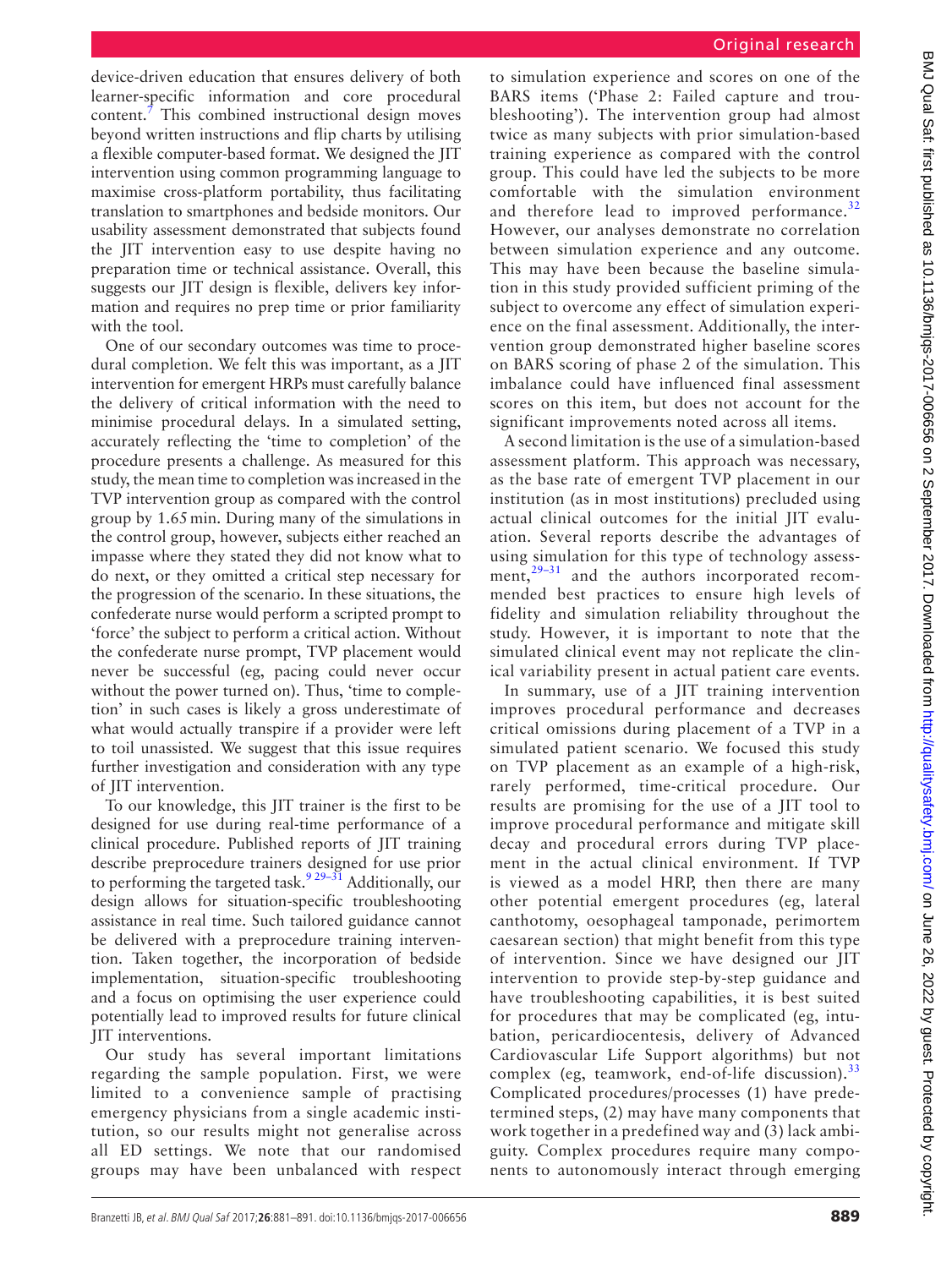# Original research

processes; thus, adaptation is critical. Complex procedures would not be amenable to an approach like ours, as the need to adapt, the non-linearity of events and high levels of required interdependency would preclude the identification of a universally applicable troubleshooting algorithm.<sup>[34](#page-10-7)</sup>

Further study is needed to determine the impact of our JIT intervention in the clinical environment. Such research would likely require a multicentre approach to ensure generalisability. In our institution we are working to implement a comprehensive, self-contained TVP cart that includes all necessary materials, a TVP JIT tablet and a postprocedure evaluation tool for nursing and physician providers. These data, combined with system-level metrics, could provide early indication of effectiveness across multiple units, providers and patients.

**Acknowledgements** The authors would like to thank Matthew Simek of Pacific Standard Ventures, Rob Porter of Training Objectives and Kelly Griffin of Kelly Griffin Creative Production for their collective work in designing the Just-in-Time training tool. We would also like to thank Edward F. Gibbons, MD, for contributing his cardiology expertise to the Just-in-Time training tool content. Finally, we would like to thank the technicians and staff at the University of Washington WWAMI Institute for Simulation in Healthcare (WISH).

**Contributors** JBB and RF designed the study, secured funding and provided project oversight. JBB, AAA, AKC, EDR, MJG and RF were responsible for implementation of the study and data collection. SB and JAG performed the statistical analyses. All authors were responsible for data interpretation. RF and JBB drafted the manuscript, and all other authors were involved in providing comments and revisions. All authors have approved this version of the manuscript for publication.

**Funding** This study was funded in part by grants from the University of Washington Patient Safety Innovations Program (JBB, RF), the Agency for Healthcare Research and Quality (1R18HS020295, (RF,SB, EDR)) and the Department of Defense (W81XWH-15-1-0403, (RF, EDR)).

**Competing interests** RF, EDR received funds from Physio-Control for scientific research unrelated to this project.

**Ethics approval** University of Washington Human Subjects Division Institutional Review Board.

**Provenance and peer review** Not commissioned; externally peer reviewed.

© Article author(s) (or their employer(s) unless otherwise stated in the text of the article) 2017. All rights reserved. No commercial use is permitted unless otherwise expressly granted.

## **References**

- <span id="page-9-0"></span>1 Southwick FS, Cranley NM, Hallisy JA. A patient-initiated voluntary online survey of adverse medical events: the perspective of 696 injured patients and families. *[BMJ Qual Saf](http://dx.doi.org/10.1136/bmjqs-2015-003980)* 2015;24:620–9.
- <span id="page-9-1"></span>2 Brown TW, McCarthy ML, Kelen GD, *et al*. An epidemiologic study of closed emergency department malpractice claims in a national database of physician malpractice insurers. *[Acad](http://dx.doi.org/10.1111/j.1553-2712.2010.00729.x)  [Emerg Med](http://dx.doi.org/10.1111/j.1553-2712.2010.00729.x)* 2010;17:553–60.
- <span id="page-9-2"></span>3 Wang EE, Quinones J, Fitch MT, *et al*. Developing technical expertise in emergency medicine-the role of simulation in procedural skill acquisition. *[Acad Emerg Med](http://dx.doi.org/10.1111/j.1553-2712.2008.00218.x)* 2008;15:1046–57.
- <span id="page-9-3"></span>4 Lammers RL, Davenport M, Korley F, *et al*. Teaching and assessing procedural skills using simulation: metrics and methodology. *[Acad Emerg Med](http://dx.doi.org/10.1111/j.1553-2712.2008.00233.x)* 2008;15:1079–87.
- <span id="page-9-20"></span>5 ArthurW, BennettW, Day EA, *et al*. 2002. Skill decay: a comparative assessment of training protocols and Individual differences in the loss and reacquisition of complex skills. DTIC Document.
- <span id="page-9-4"></span>6 Advances in patient safety through simulation research (R18) funding announcement. 2016 [https://grants.nih.gov/grants/](https://grants.nih.gov/grants/guide/pa-files/PA-16-420.html) [guide/pa-files/PA-16-420.html](https://grants.nih.gov/grants/guide/pa-files/PA-16-420.html) (accessed 24 Jan 2017).
- <span id="page-9-5"></span>7 Chueh H, Barnett GO. "Just-in-time" clinical information. *[Acad Med](http://dx.doi.org/10.1097/00001888-199706000-00016)* 1997;72:512–7.
- <span id="page-9-6"></span>8 McIntosh MS, Konzelmann J, Smith J, *et al*. Stabilization and treatment of dental avulsions and fractures by emergency physicians using just-in-time training. *[Ann Emerg Med](http://dx.doi.org/10.1016/j.annemergmed.2009.06.510)* 2009;54:585–92.
- <span id="page-9-7"></span>9 Bradley SM, Rea TD. Improving bystander cardiopulmonary resuscitation. *[Curr Opin Crit Care](http://dx.doi.org/10.1097/MCC.0b013e32834697d8)* 2011;17:219–24.
- <span id="page-9-8"></span>10 Foale CM, Kaleri AY, Sargsyan AE, *et al*. Diagnostic instrumentation aboard ISS: just-in-time training for non-physician crewmembers. *Aviat Space Environ Med* 2005;76:594–8.
- <span id="page-9-9"></span>11 Counselman FL, Borenstein MA, Chisholm CD, *et al*. The 2013 model of the clinical practice of emergency medicine. *[Acad Emerg Med](http://dx.doi.org/10.1111/acem.12373)* 2014;21:574–98.
- <span id="page-9-10"></span>12 Murphy JJ. Problems with temporary cardiac pacing. expecting trainees in medicine to perform transvenous pacing is no longer acceptable. *BMJ* 2001;323:527–27.
- <span id="page-9-11"></span>13 Parsons D, Ryu H, Cranshaw M. A study of design requirements for mobile learning environments. Proceedings of the 6th IEEE International Conference on Advanced Learning Technologies (ICALT); 2006: 96–100
- <span id="page-9-12"></span>14 Fowlkes J, Dwyer DJ, Oser RL, *et al*. Event-based approach to training (EBAT). *[Int J Aviat Psychol](http://dx.doi.org/10.1207/s15327108ijap0803_3)* 1998;8:209–21.
- <span id="page-9-13"></span>15 Warner R, Latham R, Kerger S. Transvenous pacer insertion using a high fidelity human patient simulator. *Simul Healthc* 2012;7:567–8.
- <span id="page-9-14"></span>16 Ahn J, Kharasch M, Aronwald R, *et al*. Assessing the accreditation council for graduate medical education requirement for temporary cardiac pacing procedural competency through simulation. *[Simul Healthc](http://dx.doi.org/10.1097/SIH.0b013e3182822336)* 2013;8:78–83.
- 17 Tomsen T, Setnik G, Lee S, *et al*. Transvenous pacing (emergency medicine). procedures consult. 2016 [http://www.](http://www.proceduresconsult.com/medical-procedures/transvenous-pacing-EM-079-procedure.aspx) [proceduresconsult.com/medical-procedures/transvenous](http://www.proceduresconsult.com/medical-procedures/transvenous-pacing-EM-079-procedure.aspx)[pacing-EM-079-procedure.aspx](http://www.proceduresconsult.com/medical-procedures/transvenous-pacing-EM-079-procedure.aspx) (accessed 24 Jan 2017).
- <span id="page-9-15"></span>18 Hodges B, Regehr G, McNaughton N, *et al*. OSCE checklists do not capture increasing levels of expertise. *[Acad Med](http://dx.doi.org/10.1097/00001888-199910000-00017)* 1999;74:1129–34.
- <span id="page-9-16"></span>19 Brooke J. SUS – A quick and dirty usability scale. In: Jordan PW, Thomas B, Weerdmeester B, eds. *Usability evaluation in industry*. London: Taylor & Francis, 1996:189–94.
- <span id="page-9-17"></span>20 Salas E, Burke CS, Bowers CA, *et al*. Team training in the skies: does crew resource management (CRM) training work? *[Hum Factors](http://dx.doi.org/10.1518/001872001775870386)* 2001;43:641–74.
- 21 Thomas EJ, Williams AL, Reichman EF, *et al*. Team training in the neonatal resuscitation program for interns: teamwork and quality of resuscitations. *[Pediatrics](http://dx.doi.org/10.1542/peds.2009-1635)* 2010;125:539–46.
- <span id="page-9-18"></span>22 Landis JR, Koch GG. The measurement of observer agreement for categorical data. *[Biometrics](http://dx.doi.org/10.2307/2529310)* 1977;33:159–74.
- <span id="page-9-19"></span>23 Cicchetti DV. Guidelines, criteria, and rules of thumb for evaluating normed and standardized assessment instruments in psychology. *[Psychol Assess](http://dx.doi.org/10.1037/1040-3590.6.4.284)* 1994;6:284–290.